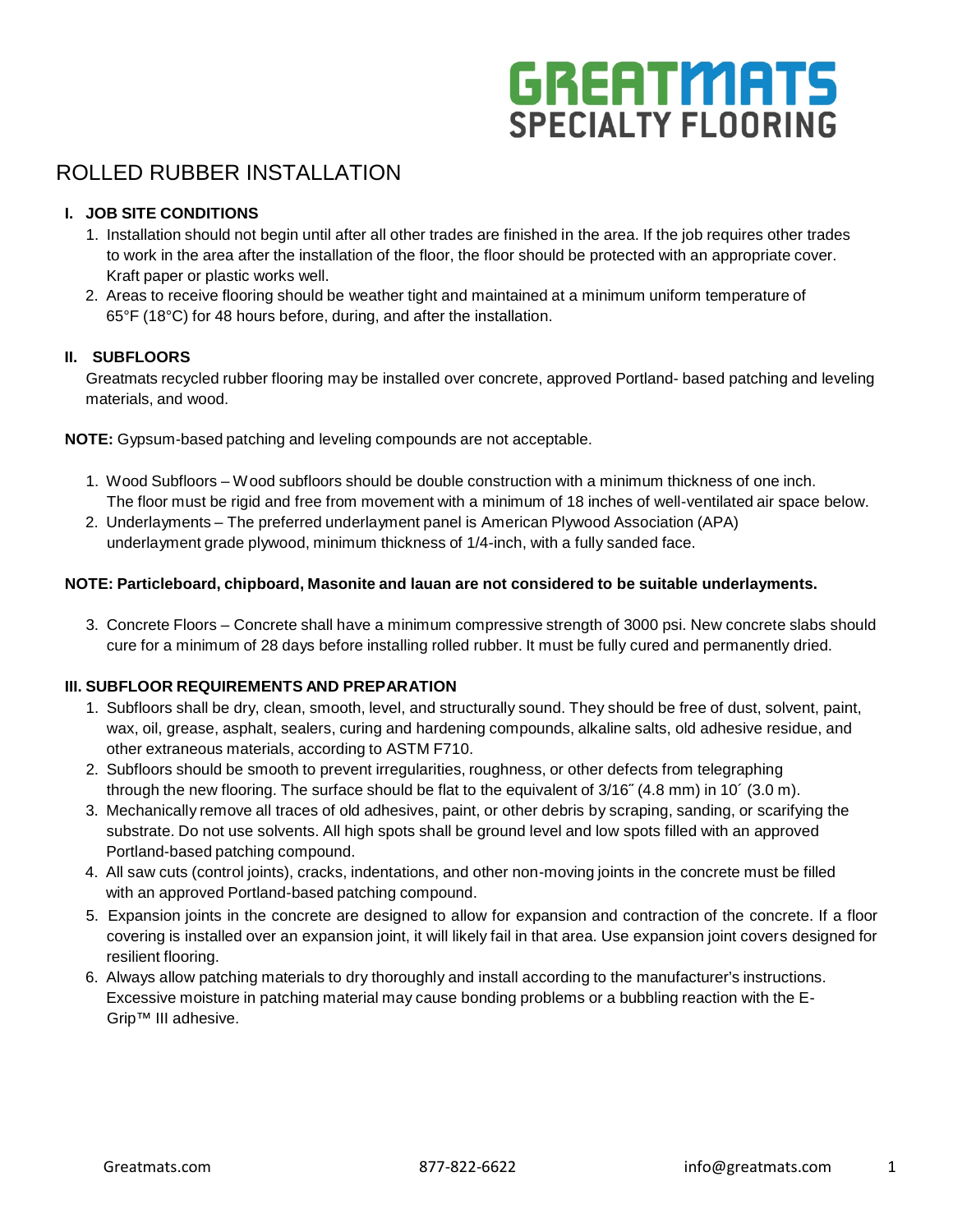#### **HAZARDS:**

**SILICA WARNING** – Concrete, floor patching compounds, toppings, and leveling compounds can contain free crystalline silica. Cutting, sawing, grinding, or drilling can produce respirable crystalline silica (particles 1- 10 micrometers). Classified by OSHA as an IA carcinogen, respirable silica is known to cause silicosis and other respiratory diseases. Avoid actions that may cause dust to become airborne. Use local or general ventilation or provide protective equipment to reduce exposure to below the applicable exposure limits.

**ASBESTOS WARNING** – Resilient flooring, backing, lining felt, paint, or asphaltic "cutback" adhesives can contain asbestos fibers. Avoid actions that cause dust to become airborne. Do not sand, dry sweep, dry scrape, drill, saw, beadblast, or mechanically chip or pulverize. Regulations may require that the material be tested to determine the asbestos content. Consult the document "Recommended Work Practices for Removal of Existing Resilient Floor Coverings" available from the Resilient Floor Covering Institute.

**LEAD WARNING** – Certain paints can contain lead. Exposure to excessive amounts of lead dust presents a health hazard. Refer to applicable federal, state, and local laws and the publication "Lead Based Paint: Guidelines for Hazard Identification and Abatement in Public and Indian Housing" available from the United States Department of Housing and Urban Development.

- 7. Maximum moisture vapor emission of the concrete must not exceed 5.5 lbs. per 1000 sq.ft. in a 24 hour period as measured by the calcium chloride moisture emission test conducted in accordance to ASTM F1869. Moisture can also be measured using the RH Relative Humidity test method per ASTM F2170 standard. Moisture content should not exceed 85% RH. If levels are high using either test method, then a recommended vapor retardants must be used. If the emissions exceed the limitations, the installation should not proceed until the situation has been corrected.
- 8. It is essential that pH tests be taken on all concrete floors. If the pH is greater than 9, it must be neutralized prior to beginning the installation.
- 9. Adhesive bond tests should be conducted in several locations throughout the area. Glue down 3' x 3' test pieces of the flooring with the recommended adhesive and trowel. Allow to set for 72 hours before attempting to remove. A sufficient amount of force should be required to remove the flooring and, when removed, there should be adhesive residue on the subfloor and on the back of the test pieces.

**NOTE:** This product is suitable for installation over a radiant heat source.

#### **IV. MATERIAL STORAGE AND HANDLING**

- 1. Material should be delivered to the job site in its original, unopened packaging with all labels intact.
- 2. Roll material should always be stored laying down. Storing rubber on end will curl the edges resulting in permanent memory of the material. All edges with memory curl must be straight edge cut before installation. Do not store rolls higher than 4 rolls or for more than six months. Material should only be stored on a clean, dry, smooth surface.
- 3. **Inspect all materials for visual defects before beginning the installation. No labor claim will be honored on material installed with visual defects. Verify the material delivered is the correct style, color, and amount. Any discrepancies must be reported immediately before beginning installation.**

**NOTE: Greatmats rolled rubber is manufactured from recycled materials and slight variance in shade and** color chip dispersion is normal. It is the installer's responsibility to inspect all products to insure the correct **style, thickness, and color. Any moderate to severe discrepancies should be reported immediately before beginning the installation.**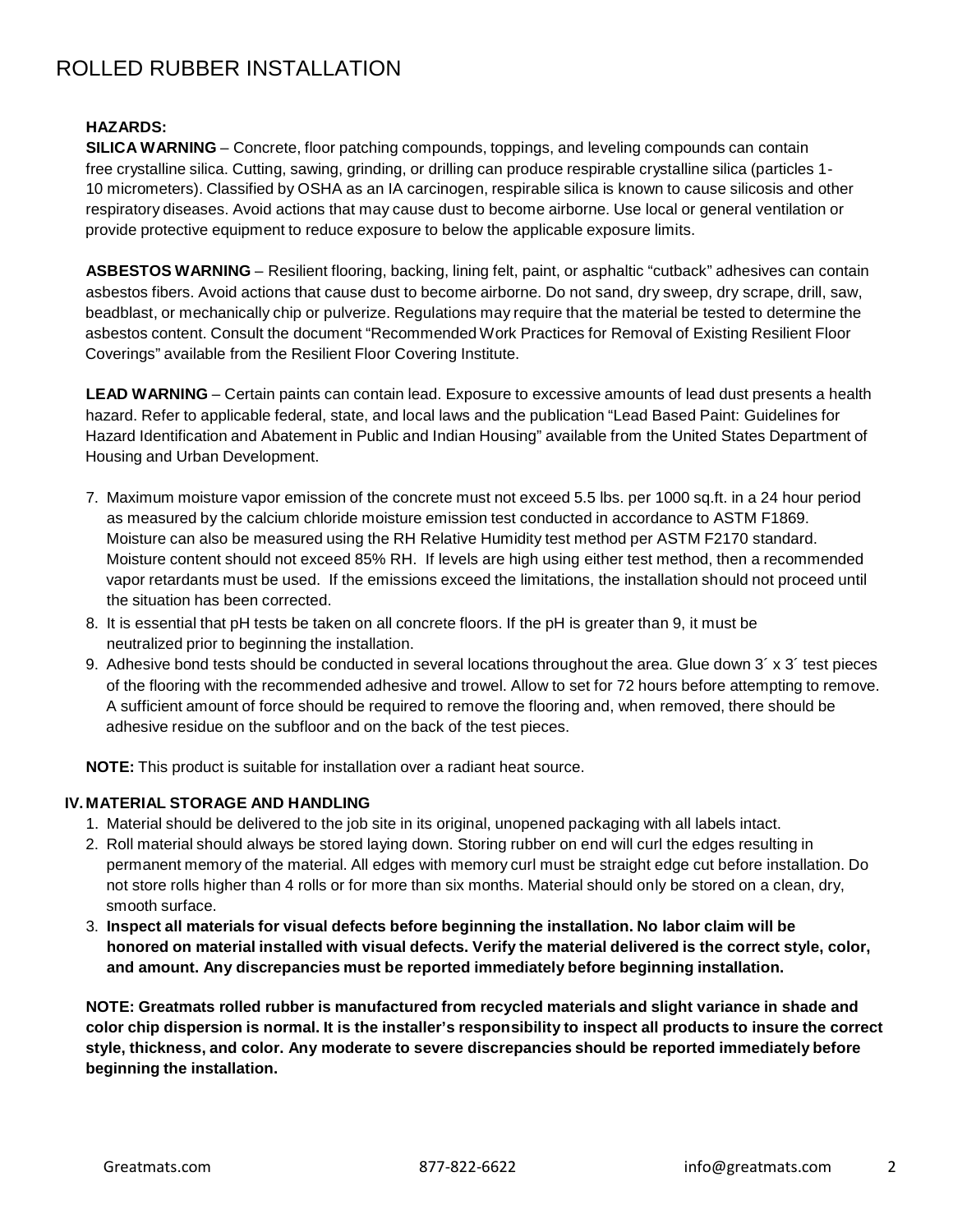- 4. The material and adhesive must be acclimated at room temperature for a minimum of 48 hours before starting installation.
- 5. All rolls must be unrolled and installed in the same direction. See diagram 1. Each roll is marked on the side of the core with red or orange paint to aid in this process. Use the colored edge of the core as a **guide. Laying rolls in the opposite direction will cause color variations between the rolls.**



# Diagram 1

6. Roll material is stretched slightly during the manufacturing process. At the job site, the installer should unroll all rolls and allow to relax overnight. A bare minimum of two hours is required. Shaking the material once it is unrolled can help it to relax.

# **V. INSTALLATION – ROLL MATERIAL**

- 1. Make the assumption that the walls you are butting against are not straight or square. Using a chalk line, make a starting point for an edge of the flooring to follow. The chalk line should be set where the first seam will be located.
- 2. Remove the rolled rubber from the shrink wrap and unroll it onto the floor. Lay the rubber on the floor in a way that will use your cuts efficiently. Cut all rolls at the required length, including enough to run up the wall a few inches.
- 3. If end seams are necessary, they should be staggered on the floor and overlapped approximately 3-6". End seams will be trimmed **after acclimation period** using a square to ensure they fit tightly without gaps.
- 4. After allowing proper acclimation and rough cuts are made you may begin the installation.
- **5.** Align the first edge to the chalk line. **Note: it is very important that the first seam is perfectly straight.**
- 6. Position the second roll with no more than a 1/8˝ overlap over the first roll at the seam. After adhesive is applied to substrate the material will be worked back to eliminate the overlap. This procedure will leave tight seams and eliminate any gaps. Care should be taken to not over compress the seam. Over compressed seams will cause peaking.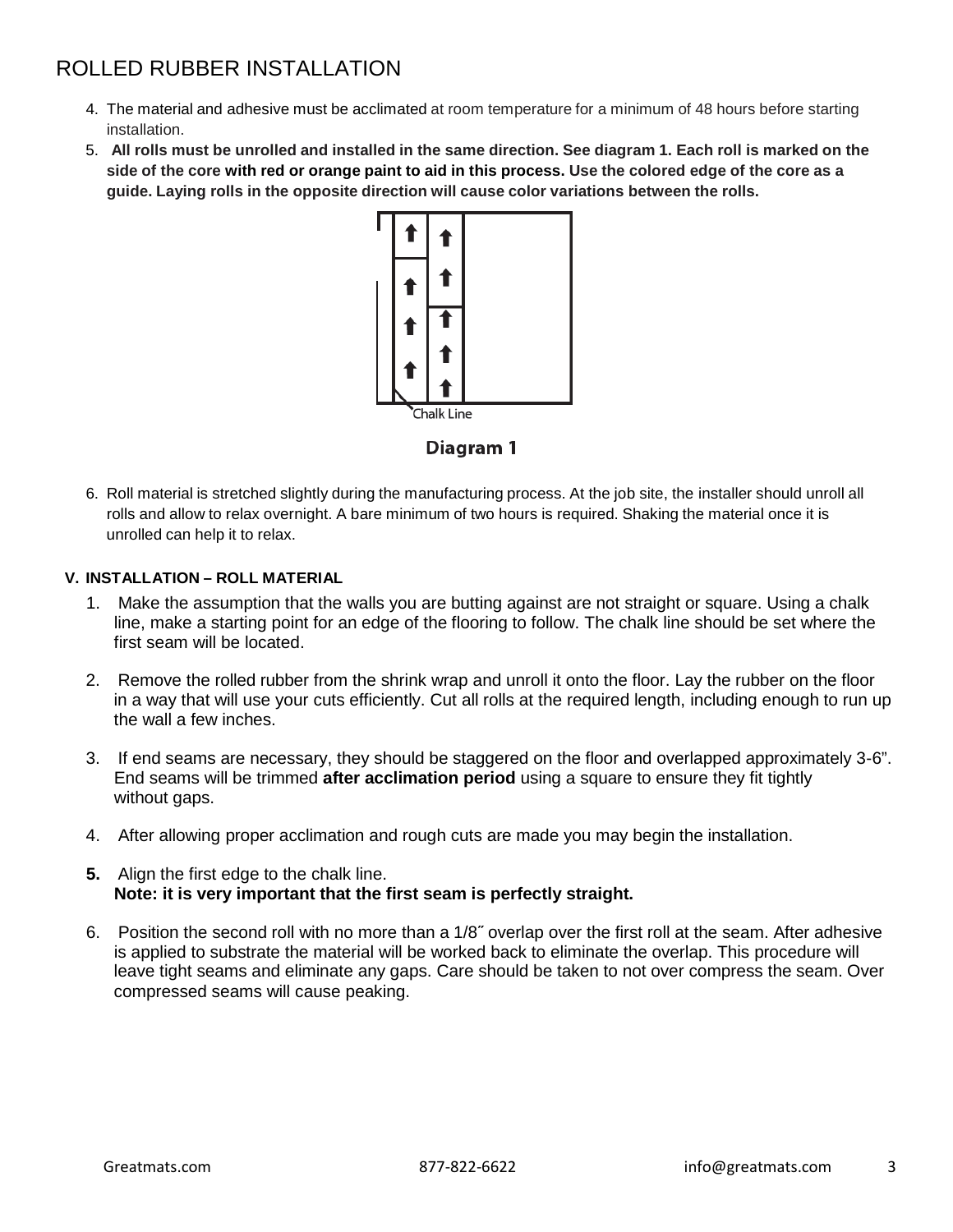

- 7. It may be necessary to trim the edge of the second lineal drop if the rolls do not extend the length or width of the room. Rolls laid end to end with a variance in roll width greater than  $\frac{1}{4}$ " could result in peaked seams.
- 8. Repeat for each consecutive sheet necessary to complete the area or those rolls that will be installed that day.

## **METHOD 1 – GLUE DOWN (6 mm, 8mm and 9 mm Roll)**

- a. After performing the above procedures, begin the application of the adhesive. We recommend E-Grip III, a onecomponent moisture-cured polyurethane adhesive. E-Grip III should not be mixed. It is specially formulated for use right out of the pail. Apply E-Grip III to the substrate using a 1/16˝ square- notched trowel.
- b. Fold over the first drop along the wall (half the width of the roll).
- c. Spread the adhesive using the proper size square-notched trowel. Take care not to spread more E- Grip III than can be covered with flooring within 30 minutes. The open time of the adhesive is 30–40 minutes at 70°F and 50% relative humidity.

**NOTE:** Temperature and humidity affect the open time of the adhesive. Temperatures above 70°F and/or relative humidity above 50% will cause the adhesive to set up more quickly. Temperatures below 70°F and/or relative humidity below 50% will cause the adhesive to set up more slowly. The installer should monitor the on-site conditions and adjust the open time accordingly.

- d. Lay the flooring into the wet adhesive. Do not allow the material to "flop" into place; this may cause air entrapment and bubbles beneath the flooring.
- e. Immediately roll the floor with a 75–100 lb. roller to ensure proper adhesive transfer. Overlap each pass of the roller by 50% of the previous pass to ensure the floor is properly rolled. Roll the width first and then the length.
- f. Fold over the second half of the first roll and half of the second roll. Spread the adhesive. **Spread the adhesive at right angles to the seam to prevent the adhesive from oozing up through the seam.** Roll the flooring.
- g. Continue the process for each consecutive drop. Work at a pace so that you are always folding material back into wet adhesive.

**NOTE:** Never leave adhesive ridges or puddles. They will telegraph through the material.

- h. Do not allow E-Grip III to cure on your hands or the flooring. Immediately wipe off excess adhesive with a rag dampened with mineral spirits! Cured adhesive is very difficult to remove from hands. **We strongly suggest wearing gloves while using E-Grip III!**
- i. Hand roll all seams after the entire floor has been rolled. If some seams are gapping it is possible to hold them together temporarily with blue painters tape. Tape should be removed after adhesive has developed a firm set (approximately 2-3 hours). Allowing tape to remain longer than 2-3 hours or using aggressive tapes may result in adhesive residue. Greatmats will not be responsible for residue left behind from tape of any kind.